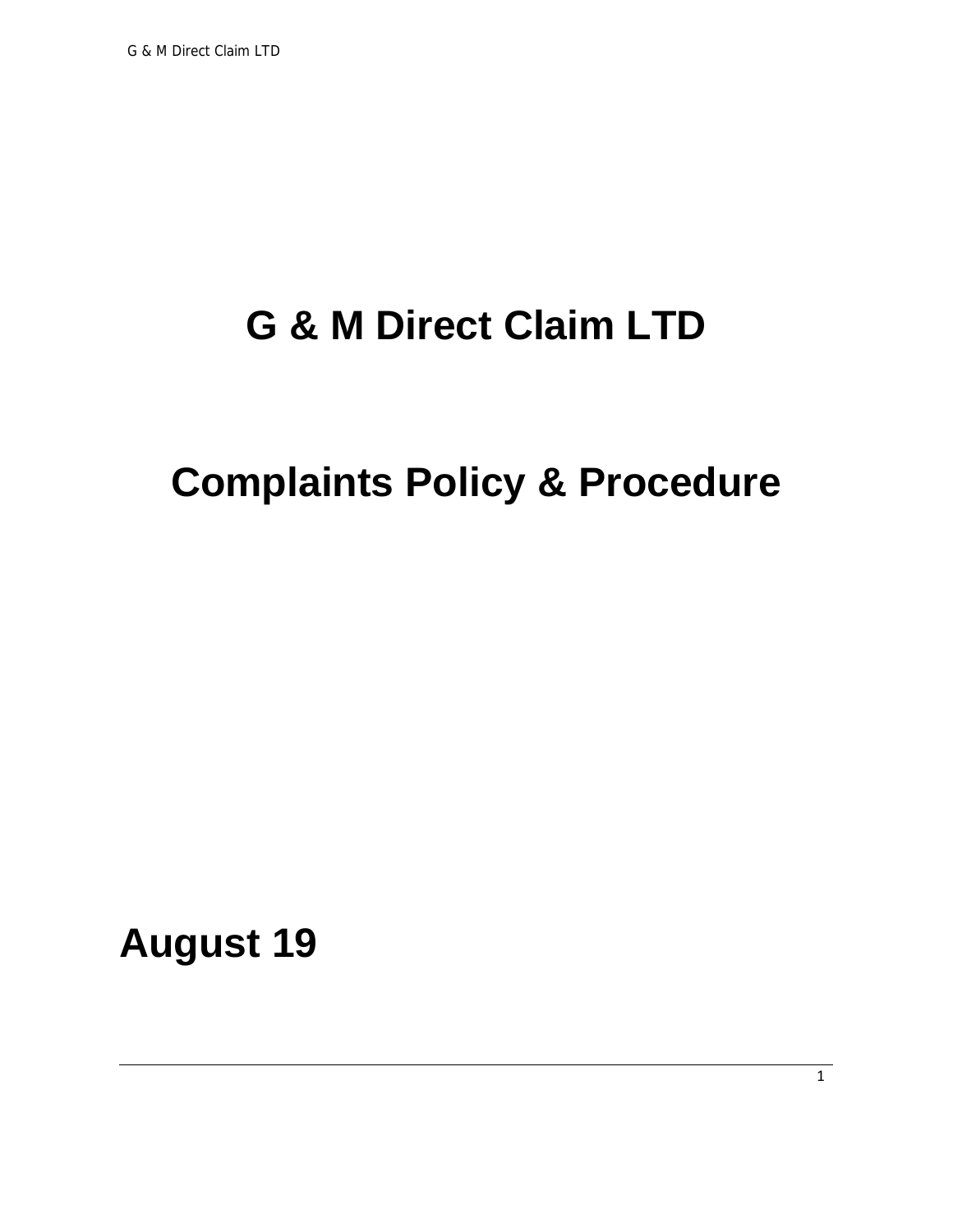### **Contents**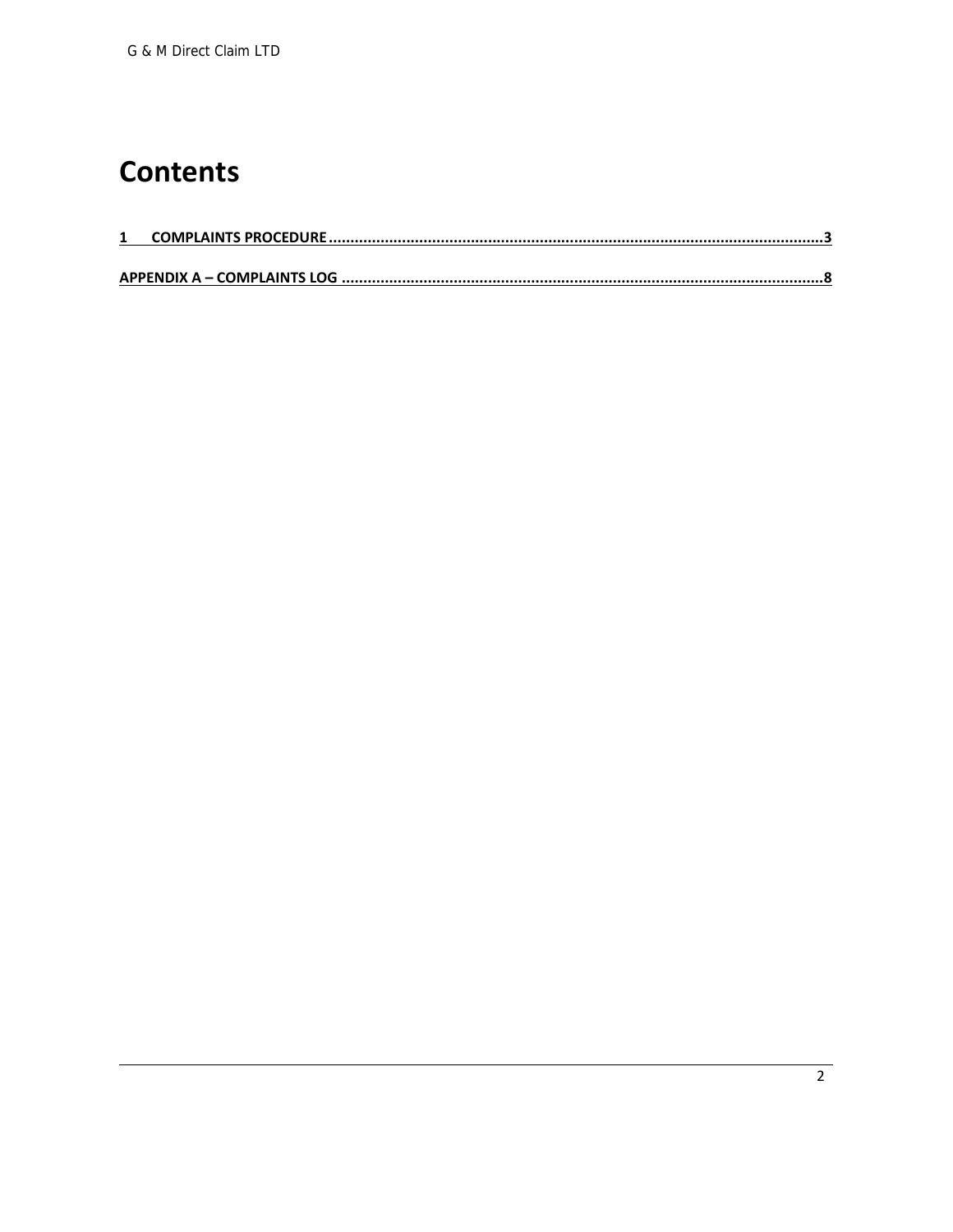#### **1 COMPLAINTS PROCEDURE**

This document sets out the firms Complaints Procedure which comply with the FCA Sourcebook

DISP. As a firm we are committed to treating our customers fairly and we will seek to respond to all complaints received promptly and fairly.

In order to ensure that complaints are fairly, consistently and promptly dealt with, the Director must be consulted in all cases, and any proposed course of action or correspondence signed off by him. The Director will be responsible for ensuring that any complaint is properly investigated and that the required timetable set by the FCA rules is adhered to.

In the event that a complaint identifies a systemic, recurring or specific problem, the Director will seek to resolve it via discussion and the implementation of any conclusions arrived at.

#### **1.1 IDENTIFY THE COMPLAINT**

A complaint will involve an allegation from a customer or potential customer that they have suffered financial loss, distress or material inconvenience in the company's provision or failure to provide a financial service.

If the recipient of the complaint is unsure regarding the complaint please refer it to the Director.

In the event that a customer wishes to make a complaint, this can be made verbally, by telephone or in person, or via a written communication delivered in person, via post, e‐mail, sms or fax.

In the first instance, the complaint should be handled by the manager responsible for the account, in consultation with the Director, and resolution of the complaint sought.

If the complaint is capable of being resolved the same business day as it is received, any agreed course of action should be taken and a file note made and inserted on the customer's file, together with any copy correspondence.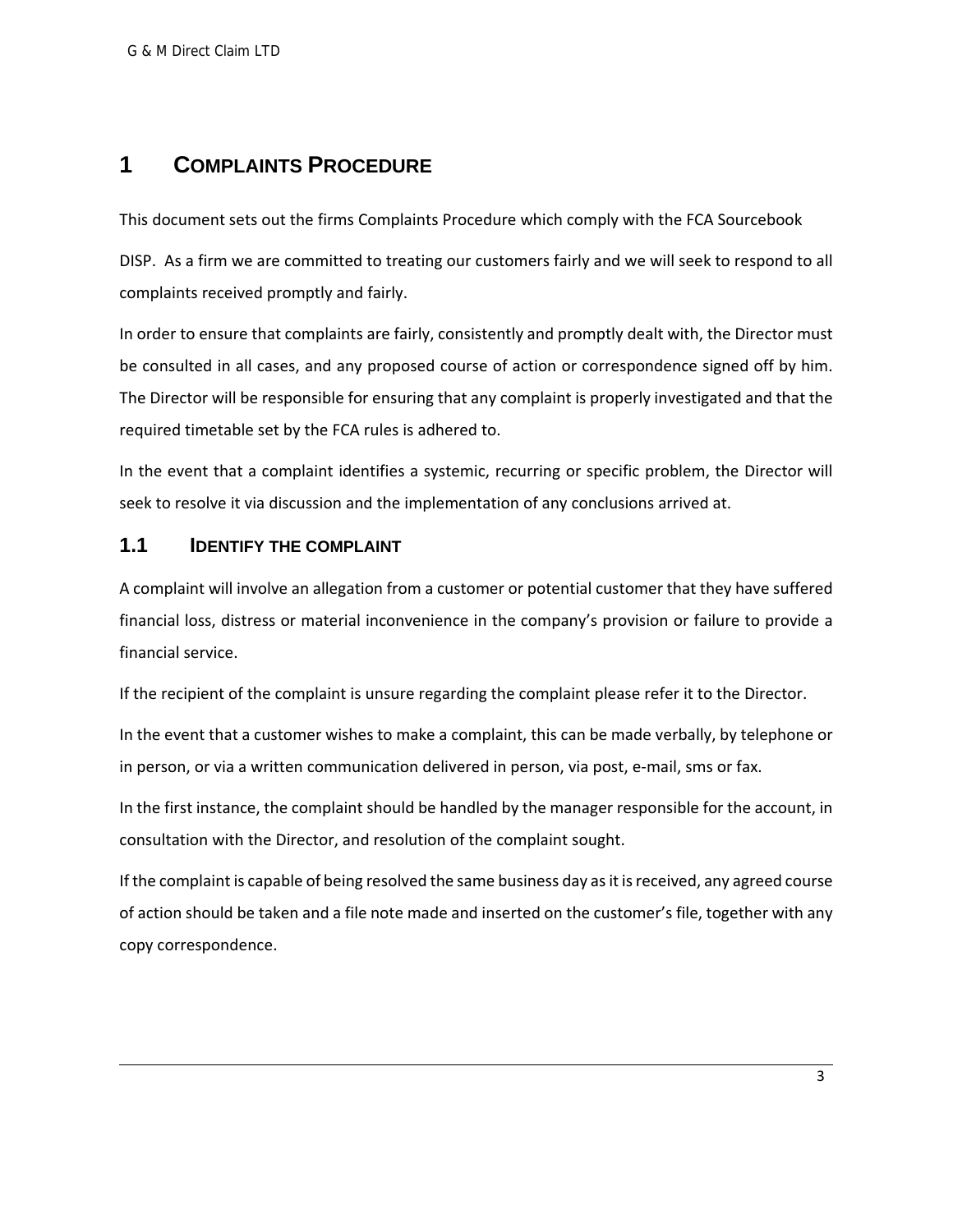#### **1.2 PROCESS FOR COMPLAINTS NOT IMMEDIATELY RESOLVED**

If the complaint has not been resolved by the close of business on the third day, a brief written explanation of the substance of the complaint should be provided by the manager responsible for the account, together with any written correspondence from the customer concerned.

At this point in time, an entry should be made in the Complaints Register and the date of receipt of the complaint recorded in the Complaints Log, an example of the format of which appears in Appendix A.

The manager concerned is responsible for ensuring that a copy of these internal procedures are sent to the customer and receipt of the complaint acknowledged in writing within 5 business days. The name and job title of the person handling the complaint must be advised to the customer.

#### **1.2.1 COMPLAINTS RESOLVED WITHIN 72 HOURS**

If an eligible complaint is received and resolved within 72 hours, the full complaints procedure does not need to be implemented. A Summary Resolution Letter will be issued to the complainant confirming the closure of the complaint, any redress offered and their right to refer the matter to FOS if not satisfied.

#### **1.2.2 INVESTIGATION OF THE COMPLAINT**

Investigation must be done by either the Director or a Director of the company.

We will investigate a complaint and ensure we understand fully the complaint that has been made.

Once a complaint has been received by a respondent, we will:

(1) investigate the complaint competently, diligently and impartially, obtaining additional information as necessary;

(2) assess fairly, consistently and promptly:

(a) the subject matter of the complaint;

(b) whether the complaint should be upheld;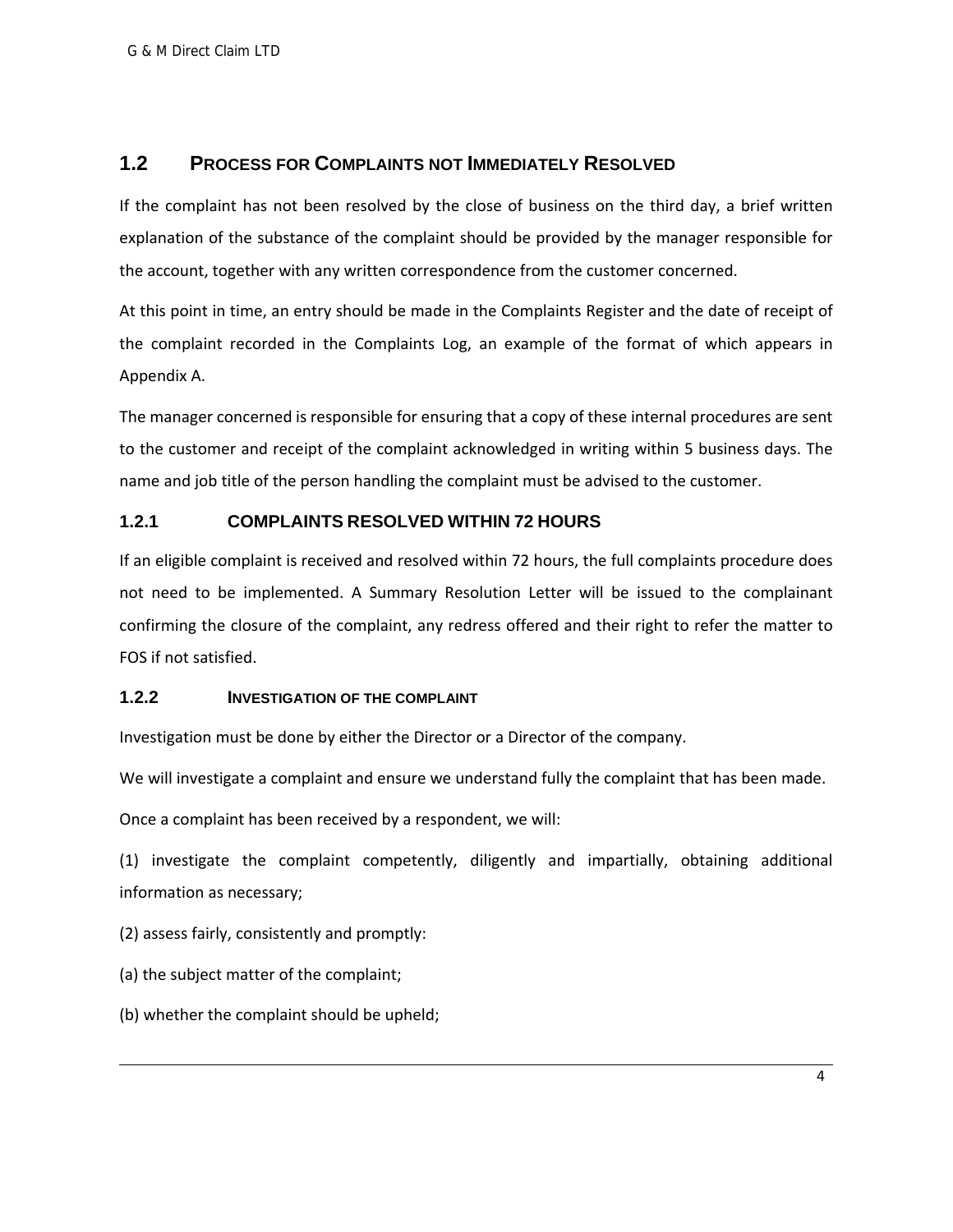(c) what remedial action or redress (or both) may be appropriate;

(d) if appropriate, whether it has reasonable grounds to be satisfied that another respondent

may be solely or jointly responsible for the matter alleged in the complaint;

taking into account all relevant factors;

(3) offer redress or remedial action when it decides this is appropriate;

(4) explain to the complainant promptly and, in a way that is fair, clear and not misleading, its assessment of the complaint, its decision on it, and any offer of remedial action or redress; and

(5) comply promptly with any offer of remedial action or redress accepted by the complainant.

#### **1.2.3 AFTER 4 WEEKS**

If a complaint has not been resolved within 4 weeks of being received, unless the customer has already indicated in writing acceptance of a response by the company (provided that the response informed the customer how to pursue his complaint if he remained dissatisfied), and in the event that a final response has not been issued, a holding response must be sent to the customer explaining why the company is not yet in a position to resolve the complaint and indicating when the company will make further contact (which must be within 8 weeks of receipt of the complaint).

#### **1.2.4 FINAL RESPONSE**

A Final Response must be made within 8 weeks of receiving the complaint.

Thisresponse sets out the final view of the company on the complaint, dealing directly with the issues the customer has raised.

It will summarise the complaint and summarise the outcome of the investigation.

The written final response must either:

- Accept the complaint and offer appropriate redress. We must include a clear explanation of how we have arrived at this offer.
- Reject the complaint giving the reasons behind this decision.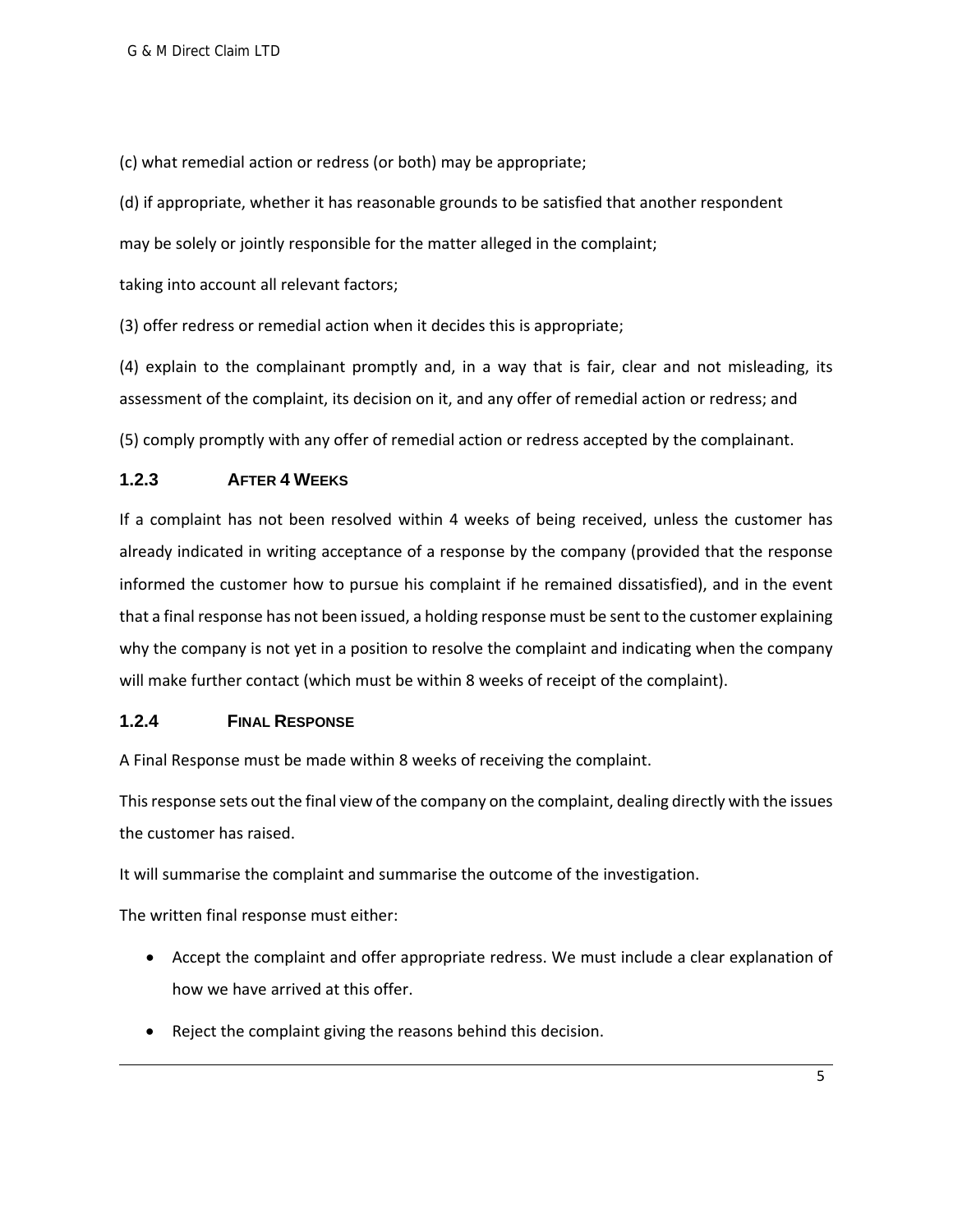• A combination of a) and b)

We must inform the customer that they have 8 weeks to respond to our final response until we consider the complaint closed.

Response must include:

"This is our final decision and I trust I have been able to fully explain our position in this matter. You have the right to refer your complaint to the Financial Ombudsman Service, (http://www.financialombudsman.org.uk/) free of charge – but you must do so within 6 months of the date of thisletter. If you do not refer your complaint in time, the Ombudsman will not have our permission to consider your complaint and so will only be able to do so in very limited circumstances. For example, if it believes that the delay was a result of exceptional circumstances."

And must include:

The Financial Ombudsman Service Leaflet

A complaint will be deemed to be closed where the company has sent a final response or where the customer has indicated in writing acceptance of the company's earlier response.

#### **1.3 RESOLUTION**

Where a complaint has been resolved, a final response should be issued to the customer. A final response is a written response from the company which accepts the complaint and, if appropriate, offers redress (appropriate redress may not involve financial redress, it may, for example, simply involve an apology); or offers redress without accepting the complaint or rejects the complaint and gives reasons for doing so, and which informs the customer that, if he remains dissatisfied with the company's response, he may now refer his complaint to the Financial Ombudsman Service ("FOS") which, should he wish to do so, must be done within 6 months.

#### **1.4 RECORD KEEPING**

A record of the complaint must be retained by the company for 3 years from the date of the receipt of the complaint. A report must be made to the FCA twice a year via the FCA's Firms on Line electronic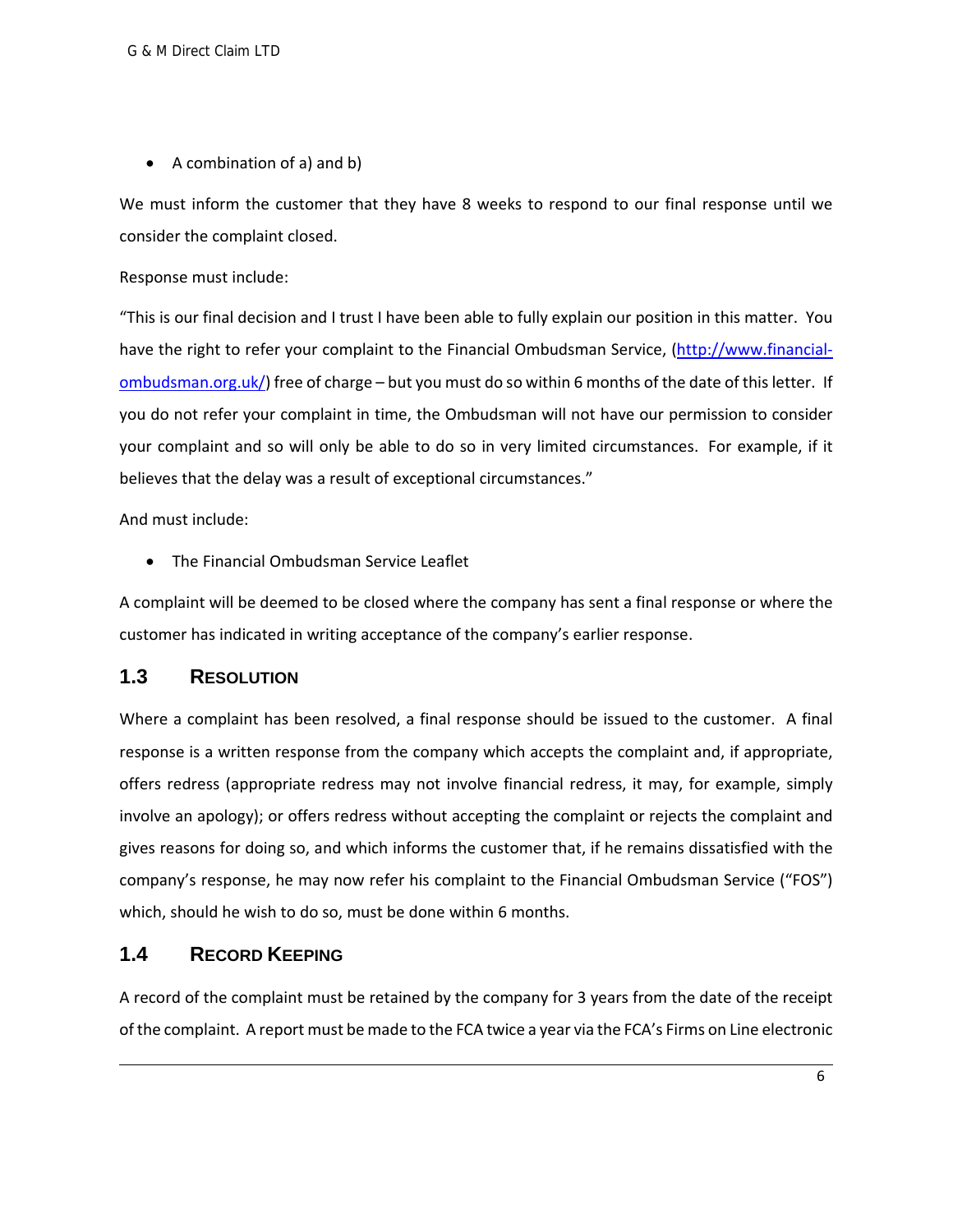reporting system. This report specifies the total number of complaints received by the firm which were received by the firm and requires detail of whether and when a complaint has been settled.

#### **1.5 BREACHES**

Where an investigation into a complaint has uncovered a breach of an FCA rule then an entry must be made into the firms Breach Register.

#### **1.6 STAFF ACKNOWLEDGMENT & RESPONSIBILITY**

All staff and agents are required to sign a copy of these internal complaints procedures to confirm that they have received, read and agree to be bound by the requirements placed upon by them by these procedures as part of their contract of employment. Failure to comply with this policy may result in disciplinary action.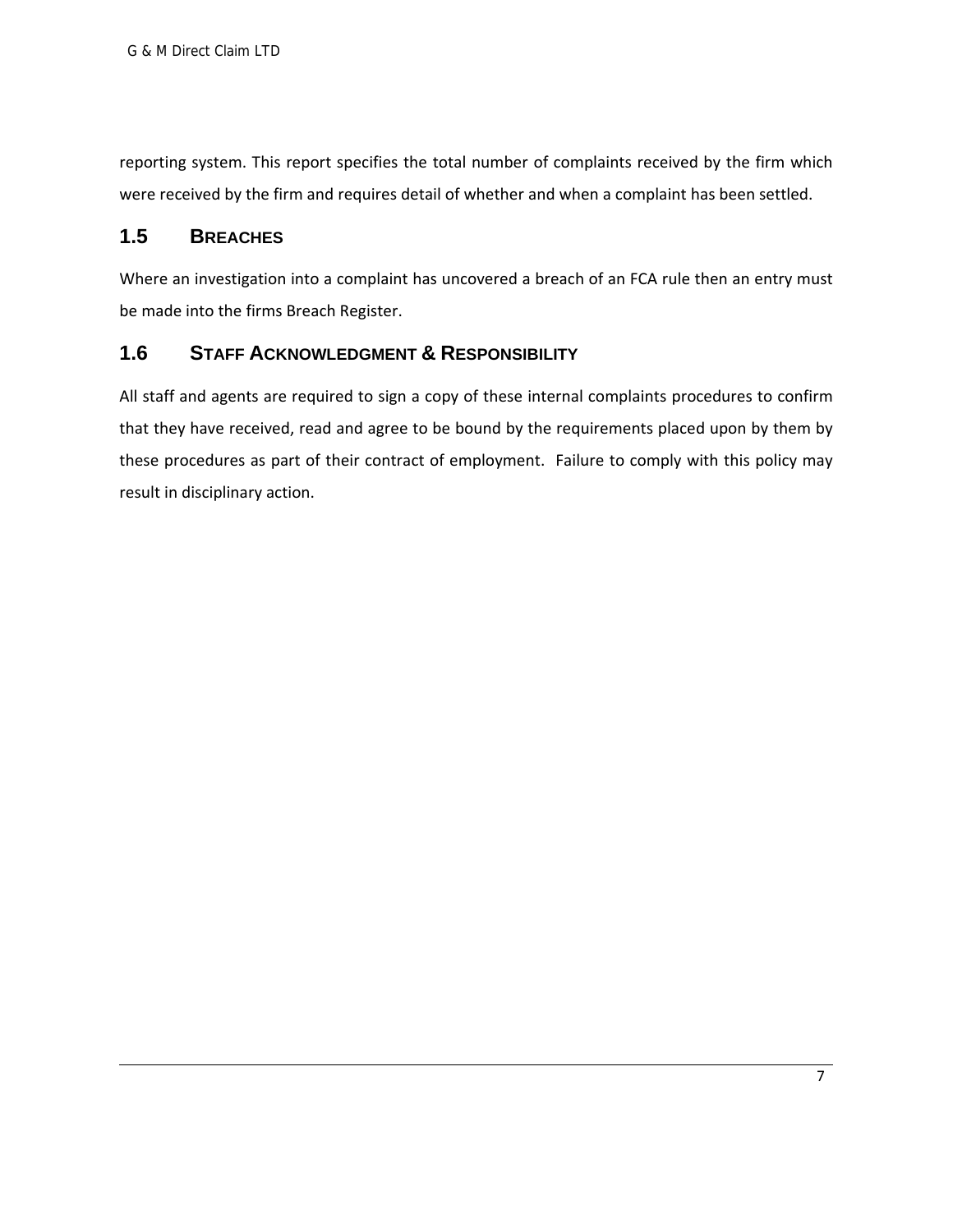### **APPENDIX A - COMPLAINTS LOG**

| N<br>$\mathbf{o}$       | <b>Complainant</b> | Com<br>plain<br>t<br><b>Code</b><br>÷<br>see<br>belo<br>W | Da<br>te<br><b>Re</b><br>c'd | <b>Date</b><br><b>Initial</b><br>Letter<br>sent | <b>Date</b><br><b>Final</b><br><b>Respo</b><br>nse<br>sent | $A -$<br>Acc<br>ept<br>$R -$<br>Rej<br>ect | Elig<br>ible<br>Y /<br>$\mathsf{N}$ | F<br>$\mathbf{o}$<br><sub>S</sub><br>Y<br>$\prime$<br>N <sub>1</sub> | $U -$<br>Uph<br>eld<br>$R -$<br>Reje<br>cted | <b>Compen</b><br>sation £ | Dat<br>$\mathbf{e}$<br><b>Clo</b><br>sed | <b>Complain</b><br>t against<br>Individua<br>т | <b>Compl</b><br>aints<br><b>Notific</b><br>ation<br>sent to<br><b>FCA</b> |
|-------------------------|--------------------|-----------------------------------------------------------|------------------------------|-------------------------------------------------|------------------------------------------------------------|--------------------------------------------|-------------------------------------|----------------------------------------------------------------------|----------------------------------------------|---------------------------|------------------------------------------|------------------------------------------------|---------------------------------------------------------------------------|
| $\mathbf 1$             |                    |                                                           |                              |                                                 |                                                            |                                            |                                     |                                                                      |                                              |                           |                                          |                                                |                                                                           |
| $\overline{\mathbf{2}}$ |                    |                                                           |                              |                                                 |                                                            |                                            |                                     |                                                                      |                                              |                           |                                          |                                                |                                                                           |
| $\overline{\mathbf{3}}$ |                    |                                                           |                              |                                                 |                                                            |                                            |                                     |                                                                      |                                              |                           |                                          |                                                |                                                                           |
| $\overline{4}$          |                    |                                                           |                              |                                                 |                                                            |                                            |                                     |                                                                      |                                              |                           |                                          |                                                |                                                                           |
| 5                       |                    |                                                           |                              |                                                 |                                                            |                                            |                                     |                                                                      |                                              |                           |                                          |                                                |                                                                           |
| $\boldsymbol{6}$        |                    |                                                           |                              |                                                 |                                                            |                                            |                                     |                                                                      |                                              |                           |                                          |                                                |                                                                           |
| $\overline{\mathbf{z}}$ |                    |                                                           |                              |                                                 |                                                            |                                            |                                     |                                                                      |                                              |                           |                                          |                                                |                                                                           |
| 8                       |                    |                                                           |                              |                                                 |                                                            |                                            |                                     |                                                                      |                                              |                           |                                          |                                                |                                                                           |
| 9                       |                    |                                                           |                              |                                                 |                                                            |                                            |                                     |                                                                      |                                              |                           |                                          |                                                |                                                                           |